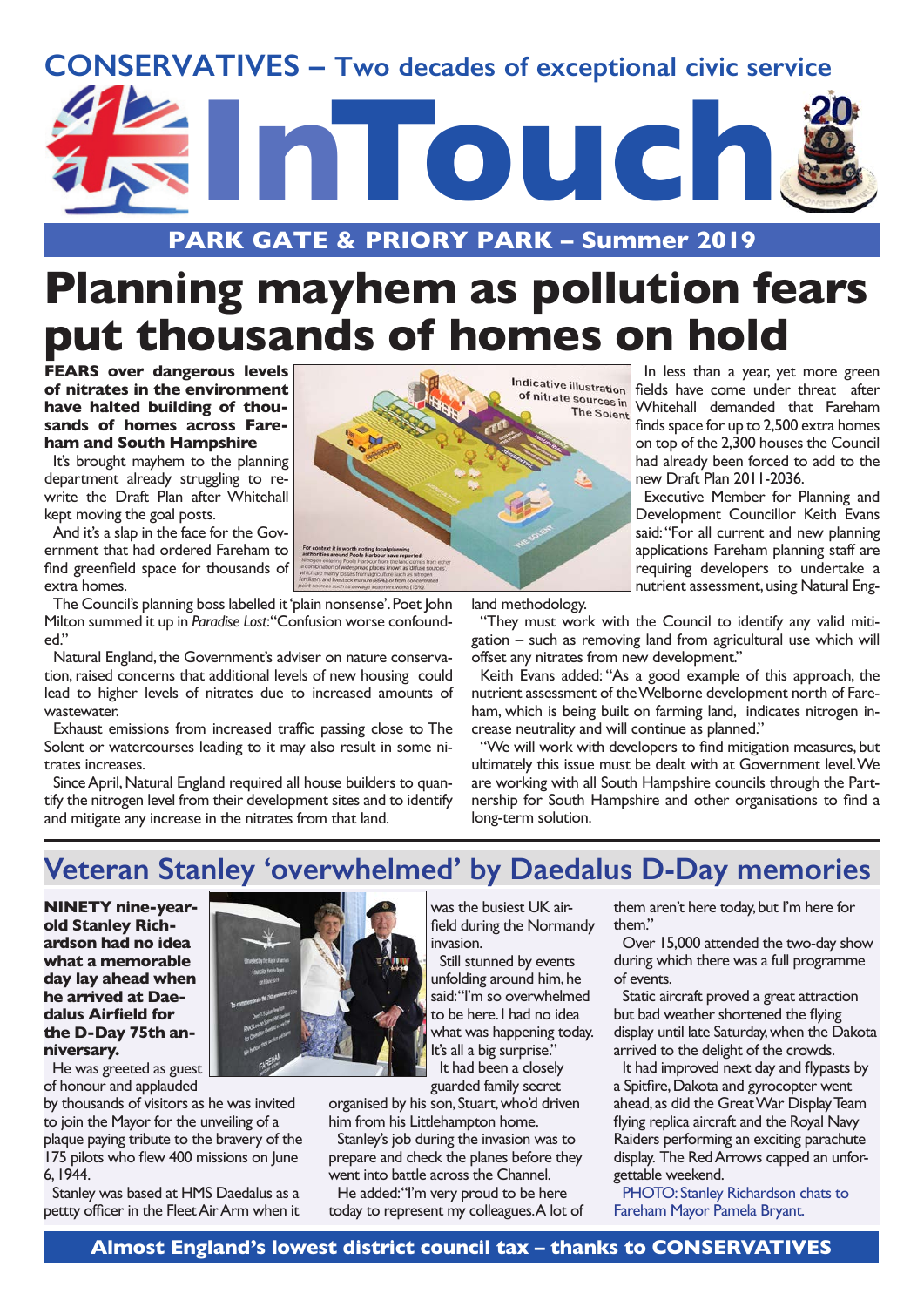**Rapid response**

A Park Gate resident is delighted with Councillor Simon Martin's lightning action to resolve a noisy manhole cover

It took just 12 hours from the time Mr K McGuire complained for contractors

issue in Bridge Road.

to fix it the same evening.

Mr McGuire said: "His prompt response and efficiency in resolving a long, frustrating problem was absolutely

outstanding."

**Help shape policy**

Councillor Ian Bastable has been appointed chairman of Fareham Conserva-

tive Association's 'Policy Forum'.

This forum meets to discuss policy issues to report back to Number 10. August's topic 'The Post Brexit Economy' attracted input from local businesses

and residents.

Ian and Simon would like to thank the local InTouch deliverers for their hard work delivering 4,200 newsletters to residents in Park Gate 4 times a year. If you are interested in joining our delivery team, please contact us and help<br>to communicate with local residents.

Anyone wishing to air their views and help develop policy is welcome to attend these meetings. You don't have to be Party members or supporters. If you want to take this opportunity to help shape the new Prime Minister's policy, contact Ian Bastable at ian@

bastable.co.

Whether you voted for us or not, your Conservative councillors promise the highest standards of service to everyone in the community. Contact us any time and we'll respond personally within 48 hours.

**BOROUGH COUNCILLORS Park Gate & Priory Park** COME AND JOIN US<br> **Park Gate & Priory Park** 

**InTouch with the 21st Century** Some readers may prefer to receive InTouch newsletters via the internet. We already publish them on the Fareham Conservative Association's website. However, we need to move further into the 21st Century, so Park Gate & Priory Park Councillors Ian Bastable and Simon Martin will post the ward editions

> **Ian Bastable** 5 Blake Close **Whiteley**

on their Facebook pages: **https://www.facebook.com/ Ian-Bastable-Park-Gate-Priory-Park-223584614855823/** 

**https://www.facebook.com/InTouchwithParkGateandPrioryPark/**

**Thanks for delivering**

### **Seán Woodward**

8 Persian Drive Whiteley PO15 7BJ Tel: 01489 881030 email: sean.woodward@hants gov.uk



### **COUNTY COUNCILLOR Fareham Sarisbury**

If you support Conservative principles and would like to vote to select your Council and Parliamentary candidates, to attend social and political events or help us by delivering InTouch in your street, then why not join Park Gate Branch of Fareham Conservative Association? Contact Simon Woodhams 07971 288993 or simon@ sjwuk.com

Fareham PO15 7LT Tel: 074 4455 2194

email: ibastable@fareham.gov.uk

**WE SERVE YOU ALL**

## **2 InTouch 42,000 people use Holly Hill Leisure Centre every week. CONSERVATIVES promised it. We delivered. InTouch 3**

**NEWS ROUND**

**Helping to get their act together**

**THIS is what can be gained by applying for a grant from the Council's £300,000 community chest.**

"Thank you to all our fantastic staff who do such a good job in looking after our open spaces and we hope our residents take full advantage of our lovely surroundings.'

Beacon Productions write and perform small-scale plays, but lacked equipment.

They applied for a grant and were awarded £3,100 to buy two video cameras to help perfect their stagecraft.

Delighted members (l to r) Steve Launay, Archie Laing, Jenny Hamer, Linda Laing and Simon Sandburg are pictured showing off the new cameras.

There are many elderly people and couples currently living in accommodation which is too large or unsuitable for their needs.

**READERS might be surprised to know that assistance with housing need is available to households earning up to £80,000 pa, according to Government rules.** 

The Borough Council is currently consulting on its rules

for allocating social housing to the various catego-

ries of need. Residents with views on these categories and priorities should contact either the Council's housing department, or local councillors who will represent your views during the consultation. Councillor Ian Bastable said: "This is an important exercise as the outcome will dictate who does and doesn't get access to the precious supply of council houses in the Borough."

Meantime, residents passing the Council's development site on Bridge Road (pictured) will see that the work is finally under way on the provision of social housing in the ward.



**ANTI-SOCIAL behaviour has risen in the ward during summer evenings and residents are concerned.** Drunkeness, drug taking and littering are rife in open spaces and there's plenty of evidence (pictured).



Councillors Simon Martin

and Ian Bastable have contacted police and asked for patrols to be stepped up to stamp out the problem.

Residents were urged during a recent Community Action Team (CAT) meeting in Brookfield School to contact 101 and report incidents to the police, or fill in the on-line form if that is easier.

# **Simon Martin**

230 Botley Road Burridge Southampton SO31 1BL Tel: 01489 325805 email: smartin@fareham.gov.uk

## **Two local parks win Green Flag awards**

**PARK GATE and Sarisbury have won Green Flag awards for having two of the best parks** 

### **in the country.**

Holly Hill Woodland Park (pictured) and The Sensory Garden of Reflection in Osborn Road, Fareham, have received the recognition for the 12th and 10th year in a row.

The awards recognise parks and green spaces which boast the highest possible environmental standards, are beautifully maintained and have excellent visitor facilities.

The awards also had international winners for the first time.

Park Gate Councillor Simon Martin, Executive Member for Streetscene, said:

"We are so pleased to receive these two awards – it's



great news for the people of Fareham.

# "Having quality green space is so important for our

hard work and effort that goes into maintaining our high standards.



International Green Flag Award scheme manager Paul Todd said: "It's fantastic that we have more Green Flag Awards in the UK than ever before, joined this year by 126 international winners.



Award. "We congratulate every winner on their fantastic





**Development on course to meet local needs**



**FAREHAM MP Suella Braverman and Councillor Simon Martin visited the Churchill Homes site in Botley Road to see how work was progressing.** 

The development comprises 35 apartments and meets an important local demand.

Simon Martin said: "The development will be complete by the end of summer.

"It is a significant improvement on what was there before and locals will also welcome the end of the construction which caused problems along Botley Road, particularly in the early days."

PHOTO:Regional managing director James Barnes, Suella Braverman, apprentices Jacob Maintment and Caleb Sallows and Simon Martin

### **Giving plastics the push**

IN FEBRUARY 2018, councillors backed a motion by Executive Member for Streetscene Simon Martin to eradicate Single Use Plastics (SUP) from Council buildings.

Over the past 18 months swift progress has been made to remove plastics from Council buildings including Ferneham Hall and the leisure centres in Fareham and Holly Hill.

Simon Martin announced in July that coffee machines in Council buildings were being replaced and by March 2020, the Council will be SUP free. "This is a great achievement in such a short time and now the challenge is to get this message out to local businesses and residents."

**what remains of an ancient hedgerow may be saved.**

There was an outcry (reported in our spring edition) when owners of the land at Beacon Bottom partly destroyed it. Foreman Homes have

now submitted a planning apllication for 33 homes

there and their plan shows the hedgerow retained.

Councillor Simon Martin said: "I have always made my objection to this application clear and will be making a deputation to the Council if the application is considered." He invites objectors to contact him. "Now is the

time to stand up," he added.